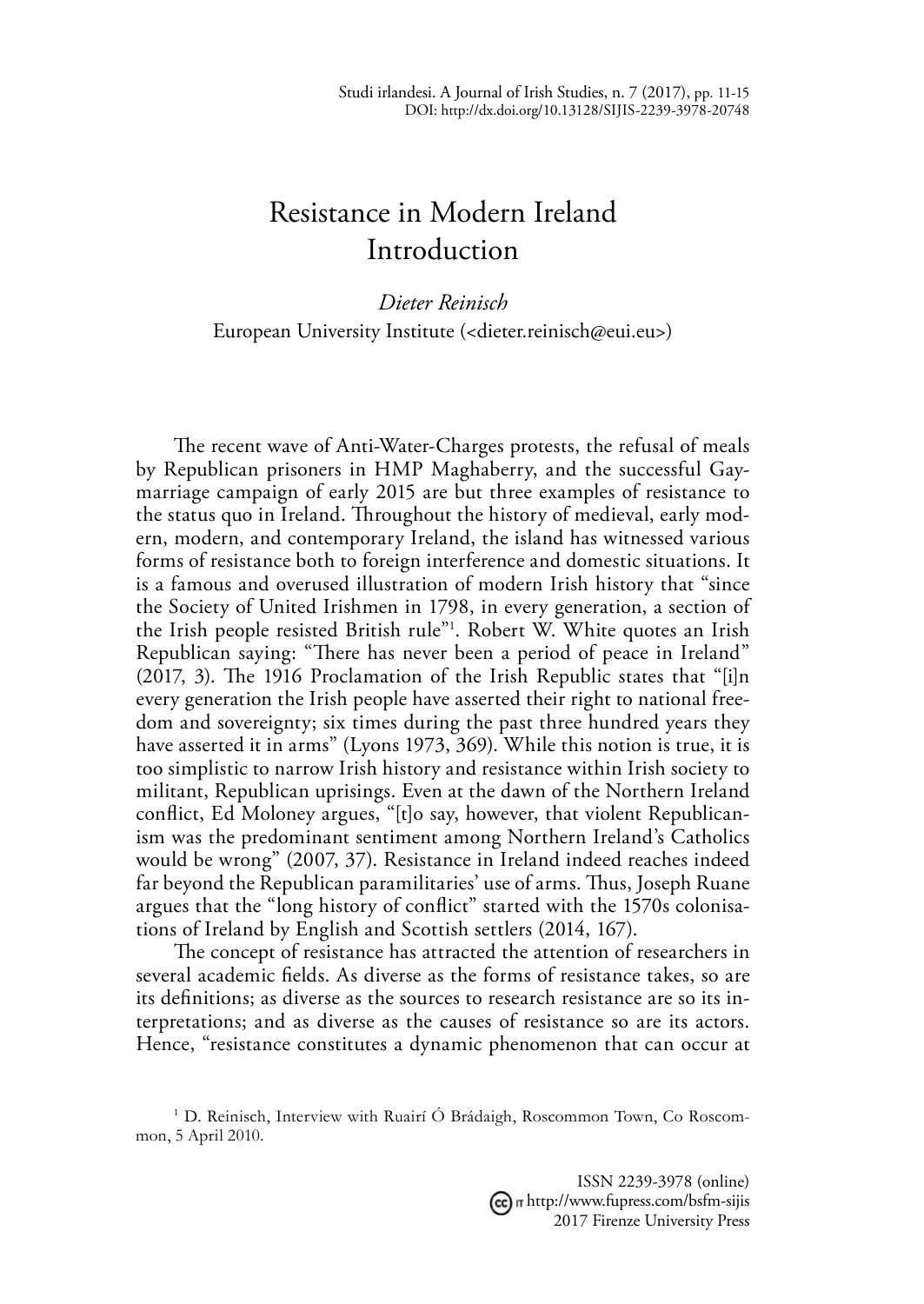multiple levels and can take multiple forms" (Courpasson, Vallas 2016, 7). To be sure, resistance can be understood as defensive demeanour, as well as insubordination and offensive opposition against rules and the status quo in general. The field of law, for example, perceives it as obstruction and civil disorder. Social Sciences describe it as an action intended to diminish the effects of another action, while Political Sciences interpret those actions of a particular group as resistances which are directed against authorities, rules, or governments. Psychology, furthermore, understands resistance as a principled distaste of any rules, orders, or norms. In fact, the essays collected in this monographic section all deal with forms of cultural resistance. Stephen Duncombe describes cultural resistance as following: "[T]o describe culture that is used, consciously or unconsciously, effectively or not, to resist and/or change the dominant political economic and/or social structure. But cultural resistance, too, can mean many things and take on many forms" (2002, 5).

I agree with Duncombe that cultural resistance is political action. He argues that this cultural resistance creates a "free space" both ideologically, by creating a new language, meanings, and visions of the future, and materially, by establishing places to build community, networks, and organisational models. Furthermore, cultural resistance is a stepping-stone, providing a language, practice, and community to ease the way into political activity, and is a political activity itself by writing or rewriting political discourse and, thus, political practice writes Duncombe. He, furthermore, argues that cultural resistance is a "haven in a heartless world"; in other words, it is an escape from the world of politics and problems. Finally, he stresses that cultural resistance does not exist because "all culture is, or will immediately become, an expression of the dominant power" (2002, 8). In our example, that is resistance in modern Ireland, the resistance to this dominant power is played on the one hand in the post-colonial arena of the Republic of Ireland, and on the other hand colonial arena of Northern Ireland.

Duncombe understands four means of cultural resistance. First, content: meaning that the political message resides within the content of culture. Second, form: meaning that the political message is expressed through the medium of transmission. Third, interpretation: meaning that the political message is determined by how the culture is received and interpreted. Fourth: activity, meaning that the action of producing culture regardless of content or form or reception is the political message. If the scale of the cultural resistance is unconsciously political, the individual aims to survive. If the scale is appropriation, the development of a subculture leads to rebellion. Finally, if the cultural resistance is indeed self-consciously political, it takes on the form of the revolution carried by the given society, rather than the individuals or the subculture, as in the first two scales of cultural resistance (Duncombe 2002, 8).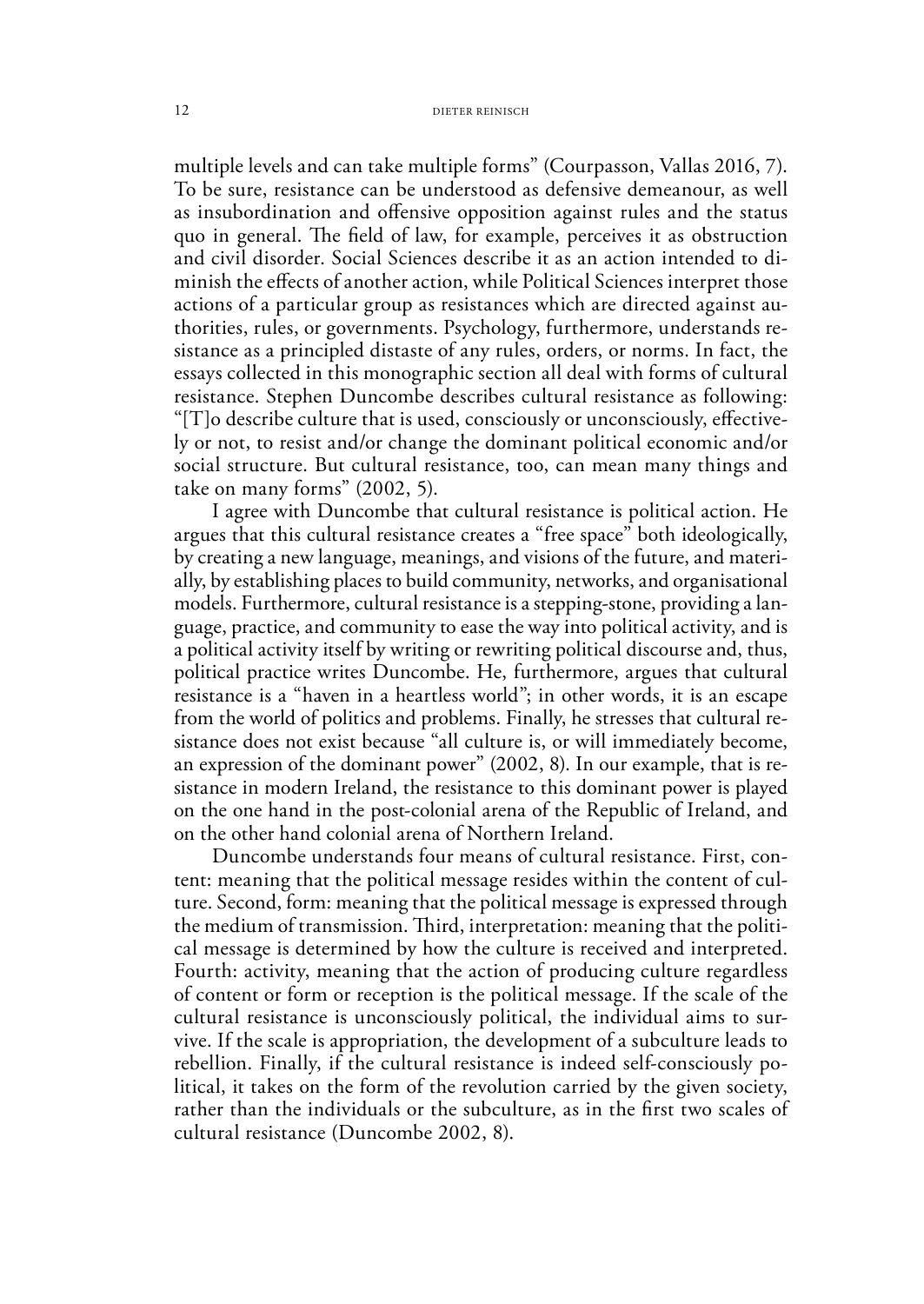All of the above meanings and forms of resistance are reflected in Irish society through the Republican and Loyalist movements, the prison protests in the 19th and 20th centuries, social and workers' struggles, the 1913-lockout, the Belfast Outdoor Relief Strike of 1932, the Home Rule campaign, the Limerick Soviet, the 1960s Civil Rights Movement, the recent Anti-Water-Charges protests, the LGBTQ rights movement, the suffragettes, the Land League, the fight for women's liberation and abortion rights, but also through culture, music, literature, film, and theatre in the last 250 years.

This monographic section of *Studi irlandesi* serves to provide a wide selection of different forms and interpretations of resistance in Irish history and culture. This is merely a humble effort to provide insight into several case studies of modern Irish resistance. For this special issue, we were looking for papers that examine the various forms and interpretations of resistance in Irish history and society since the late 18th century. We received a wide range of thematic topics, covering many disciplines and periods of modern Ireland. A selection of these proposals is published in this edition. The contributions range from an analysis of non-violent resistance in the work of Samuel Beckett, and political Folk music in contemporary Republicanism, to an examination of the LGBTQ equal rights movement and one of Ireland's most recent social movement, the Occupy movement.

As the selection of the articles reflects, our research of resistance in Ireland is an All-Ireland approach. While Ireland was divided into two separate states, the Republic of Ireland in the south, and the British part, Northern Ireland, in 1922/3, developments in each of the two states cannot be understood in isolation from each other. To be sure, the post-colonial resistance in the Republic of Ireland is due to its share history and politics, strongly interlinked with the colonial resistance in Northern Ireland. This becomes most obvious when the forms of resistance are Republican, as the articles of Seán Ó Cadlha and Robert White explain. However, the significant but all too often neglected forms of both non-Republican and non-violent resistance analysed by Patrick James McDonagh and Frédéric Royall are two separate case studies on social movements in the Republic of Ireland. Contrary to these forms of resistance, the contributions by Rosa Gilbert, Tracey Iceton, and Laurence McKeown put their geographical focus North of the Irish border. Additionally, Keith Hopper and Neil Murphy, Molly Ferguson, and José Francisco Fernandez write about forms of resistance in contemporary Irish literature and theatre.

The first essay of the monographic section on "Resistance in Modern Ireland" takes the readers to the emerging conflict in the North of Ireland. Rosa Gilbert analyses the popular campaign which was initiated in response to the re-introduction of internment without trial in summer 1971, while Robert W. White writes about the contemporary Irish repub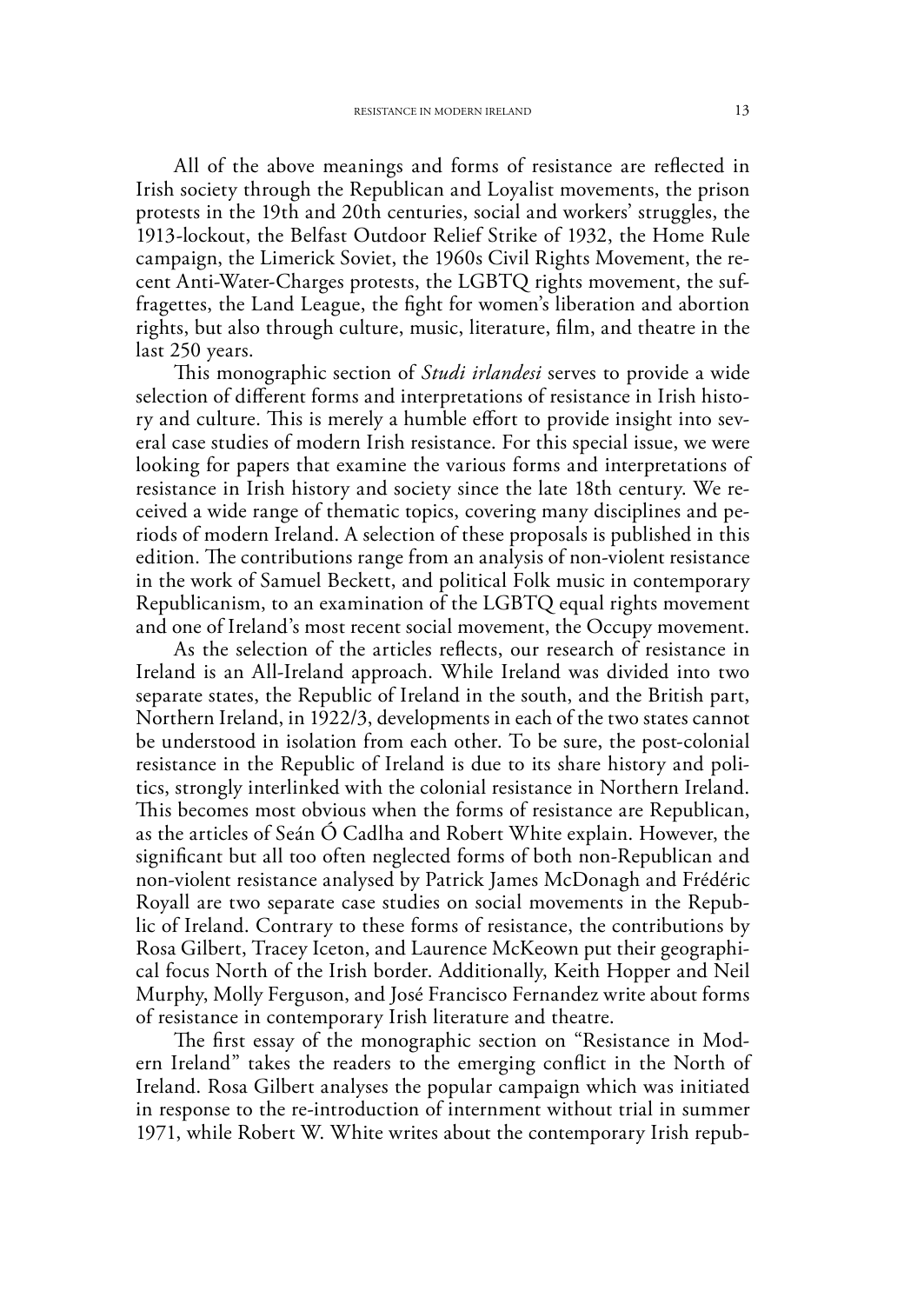licans and multi-method approach to the dynamics of "resistance" in Ireland. Patrick McDonagh takes us away from the anti-colonial conflict in the North to the struggle for LGBTQ rights between the 1970s and 1990s in the Republic of Ireland; similarly, Frédéric Royall looks at the recent mobilisation cycle of Occupy in Ireland. It is Seán Ó Cadha who brings us back to Irish Republicanism: his essay on death, immortality, and the *Otherworld* in modern Irish Republican ballads introduces the contributions on cultural studies. Molly Ferguson focuses on clown techniques in devised theatre pieces by Charlie O'Neill and Brian Fleming, claiming those strategies as an emergent category of human rights activism in Irish theatre. José Francisco Fernández explores Samuel Beckett's *Catastrophe* effectiveness of advocating the idea of non-violent resistance by setting it in the context of Beckett's complex relation with Irish history. The final essay of the first part of the section is written by Keith Hopper and Neil Murphy who offer a detailed analysis of how Dermot Healy's *Fighting with Shadows* exemplifies acts of resistance while seeking to engage with Healy's provincial Irish context.

The second part is amalgamated of two contributions. First, Tracey Iceton provides a fictional account of the experience of being a woman in the Provisional IRA, based on extensive reading on women in the Northern Ireland conflict. The second contribution contains the transcript of an interview with former IRA member and hunger striker turned academic and playwright, Laurence McKeown. The interview was conducted by Alexander Etkind and me, Dieter Reinisch, during the conference "Irish Society, History, and Culture: 100 years after the Easter Rising", held in Florence in October 2016, co-hosted by Lorenzo Bosi (Scuola Normale Superiore), the General Editor of *Studi irlandesi*, Fiorenzo Fantaccini (Università di Firenze), and me, Dieter Reinisch (European University Institute).<sup>2</sup> Indeed, the conference and the publication of this issue of *Studi irlandesi* are the results of an intensive collaboration in the field of modern Irish history of various institutions and scholars in Florence during the past two years: the contributions of Rosa Gilbert, Robert W. White, Patrick McDonagh, and Frédéric Royall are, in fact, based on papers they previously presented at the "Irish Society, History, and Culture" conference in October 2016. I want to use this opportunity to thank again all those who made the organisation of this conference possible, in particular, Pieter Judson for the Department of History and Civilization, and Brigid Laffan for the Robert Schuman Centre for Advanced Studies, both from the European University Institute.

<sup>2</sup> D. Reinisch, Conference on Irish Society in Florence, 11 October 2016, <https:// me.eui.eu/dieter-reinisch/blog/conference-ireland> (05/2017).